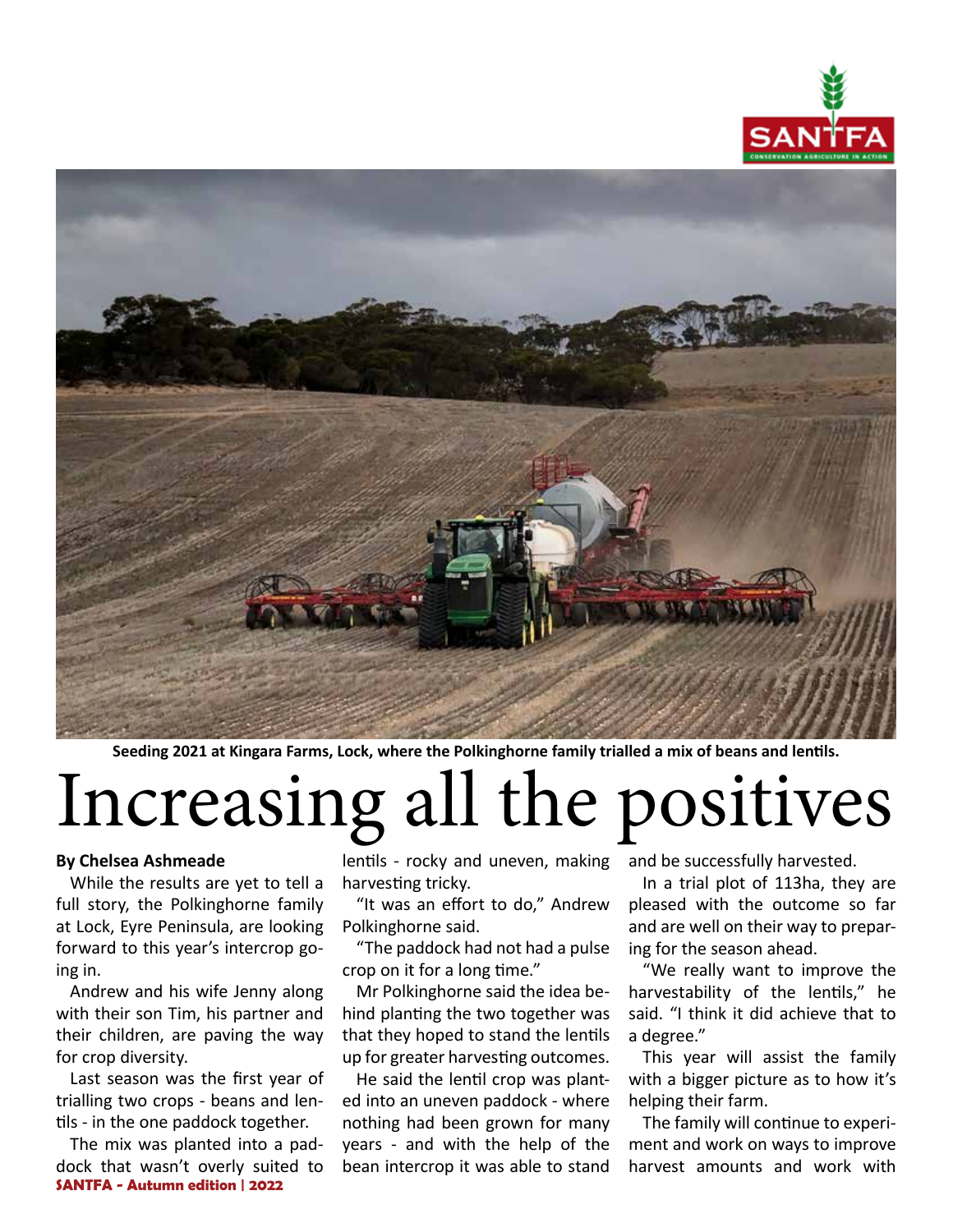# Results yet to tell the full story

their limestone-based soil.

"The results are really limited to just one season, we will know more next year," Mr Polkinghorne said.

"The jury really is out on how successful it was.

"We will do another season to see what happens."

Yield figures show the family took 270kg of beans/ha and 600kg of lentils/ha off of the mixed crop, while the lentils alongside took about 1.1-1.2tonne/ha - keeping in mind it's in a better soil type.

Mr Polkinghorne said the returns on beans are modest at those yields but the lentils are quite lucrative.

Mapping out the paddock and sowing rates, Mr Polkinghorne said they had beans in one box and lentils in another.

### **"We will do another season to see what happens," Andrew Polkinghorne.**

The beans were automatically turned on and off via a prescription map which was uploaded to the air seeder with the sowing rate of 60kg/ha and lentils at a rate of 35kg/ha.

"...we had a few broadleaf through it, that did not affect the yield."

**SANTFA - Autumn edition | 2022** This year they will use Highland Lentils, to allow better standability



**The Polkinghorne family of Lock, SA's Eyre Peninsula, have diversified their operations to allow for greater positive outcomes.** 

and they are less prone to pod shattering from wind. This season they will trial Bendoc beans. The group B tolerant bean Bendoc will provide them with more herbicide options to control the weeds in their crop.

Mr Polkinghorne's son Tim, who oversees the farm operations, said the early stages of this experiment were showing their capabilities of broadening crop options.

The decision of planting two legumes together came down to simplicity, Tim said. Simply by way of how they are treated at various stages of the season from canopy closure fungicides,

insecticide application, timing and crop stage for grass free spraying.

While it's still in infancy stages, Tim anticipates the nitrogen fixation would be better.

"...beans seem to be better at doing this than what lentils are."

A wheat crop will follow in the paddock used for the bean and len-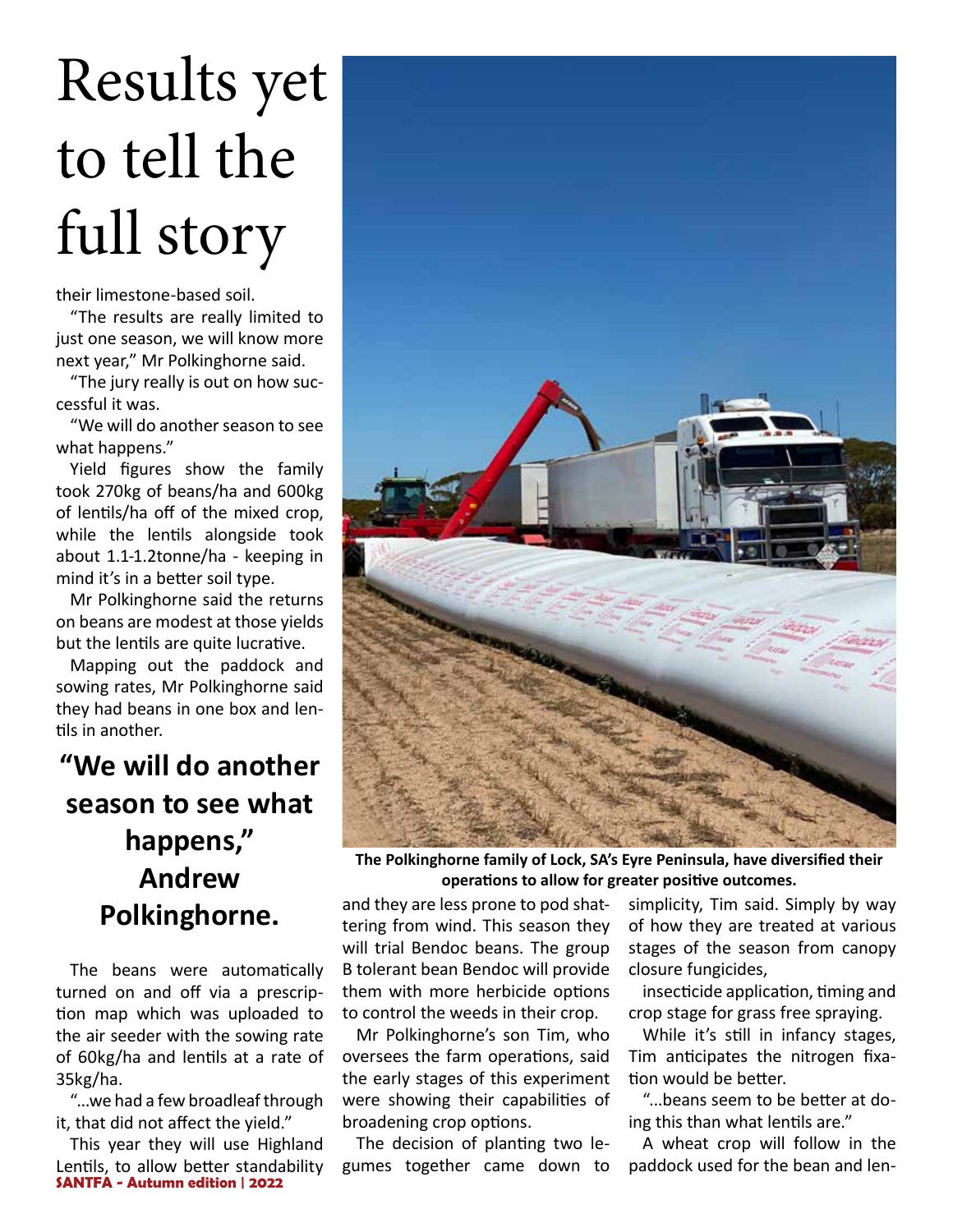## Working to improve their surrounds

til experiment for this year's cropping program.

"I'm expecting that the wheat crop on that area this year will be better than a typical first year wheat following lentils due to the better nitrogen fixing abilities of beans and the extra biomass produced," Tim said.

"At the end of the day, we were wanting to grow lentils on a paddock which was too rugged and not typically suitable, and decided that intercropping with something like beans or canola would help the lentils climb the stalk and get them to a harvestable level away from the limestone," Tim said.

### **"Penny Roberts and her team provided a lot of information and observations..."**

With a significant cropping program already existing, Tim said they wanted to make it as seamless as possible as to not disrupt other operations.

Limitations Tim found with the crop included running a group B tolerant lentil with a non group B tolerant faba bean made in crop broadleaf weed control tricky, and placed a lot of faith in our pre-sowing knockdowns.

He said matching maturity of the two crops made desiccation timing difficult, also.

Tim said their decision to intercrop was brought on by the want to find break crop options on part of a farm they had recently bought.

While two thirds of the 280ha paddock was suited to lentils, they weren't convinced about the remaining area at one end of the paddock.

"We had played around with vetch/canola intercrops previously on a different soil type as part of a paddock rejuvenation process," Tim said.

With help from their agronomist, they were able to get all the necessary information needed to get started.

It was also the work, trials and data information from Penny Roberts and the SARDI team which helped the Polkinghorne family to successfully complete their first intercrop of beans and lentils.

"Penny Roberts and her team provided a lot of information and observations they had made through their previous trial results."

It's an idea that's given them the opportunity to try something new, increase potential for profit and see paddocks rejuvenate.



**It's a family affair at Kingara Farms, Lock, with Tim and his partner Ellen and their children involved with the operations. Tim and Ellen work closely alongside Andrew and Jenny.** 



**Harvest time is flat out at Kingara Farms where they have a significant cropping program.**